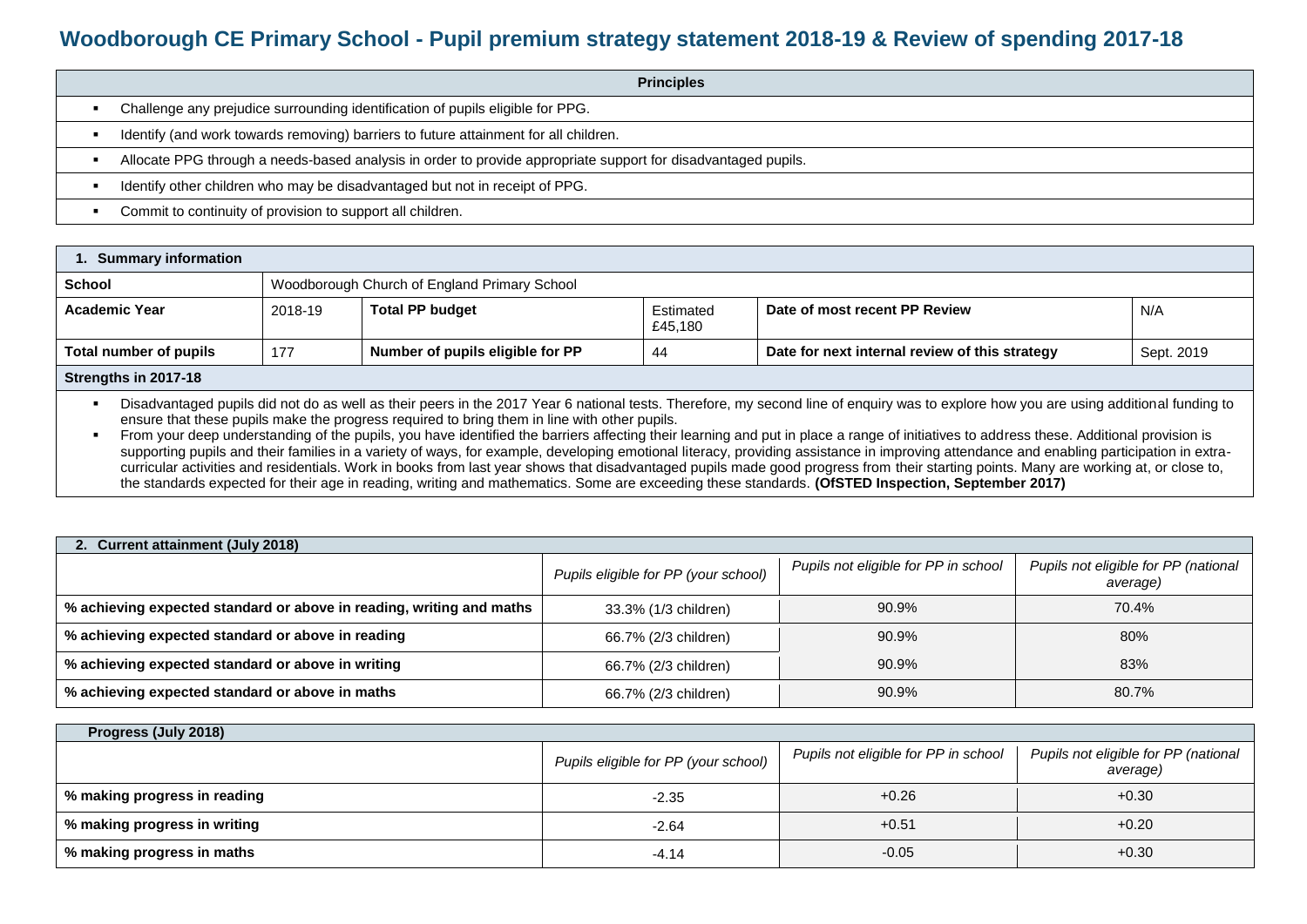| 1. Barriers to future attainment (for pupils eligible for PP, including high ability) |                                                                                                                                                                                                                                                                       |                                                                                                                                                                                                                                                                                                                                                                                                       |  |  |  |  |  |
|---------------------------------------------------------------------------------------|-----------------------------------------------------------------------------------------------------------------------------------------------------------------------------------------------------------------------------------------------------------------------|-------------------------------------------------------------------------------------------------------------------------------------------------------------------------------------------------------------------------------------------------------------------------------------------------------------------------------------------------------------------------------------------------------|--|--|--|--|--|
|                                                                                       | In-school barriers (issues to be addressed in school, such as poor oral language skills)                                                                                                                                                                              |                                                                                                                                                                                                                                                                                                                                                                                                       |  |  |  |  |  |
| А.                                                                                    | Some pupils, several of whom are eligible for PP, require additional support in maths in order to narrow the gap with their peers.                                                                                                                                    |                                                                                                                                                                                                                                                                                                                                                                                                       |  |  |  |  |  |
| <b>B.</b>                                                                             | Some pupils, several of whom are eligible for PP, require additional support in writing in order to narrow the gap with their peers. Barriers include: writing stamina, independence,                                                                                 | delayed development of the writing process, vocabulary and grammar in relation to the way in which pupils articulate themselves and experiences upon which to base their writing.                                                                                                                                                                                                                     |  |  |  |  |  |
| C.                                                                                    | Some pupils, several of whom are eligible for PP, require additional support in reading in order to narrow the gap with their peers. Lack of good reading habits' and reading<br>comprehension (including meanings of words and broad, rich vocabulary) are barriers. |                                                                                                                                                                                                                                                                                                                                                                                                       |  |  |  |  |  |
| D.                                                                                    | Some pupils, several of whom are eligible for PP, require additional support in oracy skills (ability to express themselves fluently, grammatically and confidently) in order to narrow<br>the gap with their peers.                                                  |                                                                                                                                                                                                                                                                                                                                                                                                       |  |  |  |  |  |
| E.                                                                                    | Across the school, a number of pupils eligible for PP also have SEND or are in need of additional support in order to raise their attainment in core areas of learning.                                                                                               |                                                                                                                                                                                                                                                                                                                                                                                                       |  |  |  |  |  |
| F.                                                                                    | High attaining pupils, several of whom are eligible for PP, require support to maintain progress in line with or above national average from EYFS into KS1 and throughout KS2.                                                                                        |                                                                                                                                                                                                                                                                                                                                                                                                       |  |  |  |  |  |
| G.                                                                                    | Learning behaviours (emotional literacy, etc.) of some children, some of whom are eligible for PP, have detrimental effects on their outcomes.                                                                                                                        |                                                                                                                                                                                                                                                                                                                                                                                                       |  |  |  |  |  |
|                                                                                       | <b>External barriers</b> (issues which also require action outside school, such as low attendance rates)                                                                                                                                                              |                                                                                                                                                                                                                                                                                                                                                                                                       |  |  |  |  |  |
| Η.                                                                                    | greater level of nurture to engage more fully with school including access to extra-curricular activities and school visits.                                                                                                                                          | Some families (several of whom are eligible for PP) require additional support such as PSA to improve attendance, punctuality and children's well-being. Additionally some require a                                                                                                                                                                                                                  |  |  |  |  |  |
|                                                                                       | 2. Desired outcomes                                                                                                                                                                                                                                                   |                                                                                                                                                                                                                                                                                                                                                                                                       |  |  |  |  |  |
|                                                                                       | Desired outcomes and how they will be measured                                                                                                                                                                                                                        | Success criteria                                                                                                                                                                                                                                                                                                                                                                                      |  |  |  |  |  |
| $A-D$                                                                                 | The gap in attainment between those who are falling behind in maths, writing, reading<br>and oracy will narrow.                                                                                                                                                       | In-year school tracking points will show rapid and sustained improvement for<br>targeted children.                                                                                                                                                                                                                                                                                                    |  |  |  |  |  |
| Ε.                                                                                    | Attainment in core areas of learning for those children who require additional support will<br>improve and be more in line with that of their peers.                                                                                                                  | In-year school tracking points will show rapid and sustained progress for targeted<br>children.                                                                                                                                                                                                                                                                                                       |  |  |  |  |  |
| F.                                                                                    | High attaining pupils will maintain progress in line with or above national average from<br>EYFS into KS1 and throughout KS2.                                                                                                                                         | Improve the percentage of pupils achieving 'Greater Depth' at the end of KS1 who<br>were 'Exceeding' at the end of EYFS.<br>High attaining pupils in KS1 will continue to make progress in-line with or better than<br>national average in KS2.                                                                                                                                                       |  |  |  |  |  |
| G.                                                                                    | Children will have improved learning behaviours which will in turn have a positive impact<br>on their outcomes.                                                                                                                                                       | Supported children will have improved engagement on learning tasks.<br>Outcomes for supported children will improve to be in line with their peers.                                                                                                                                                                                                                                                   |  |  |  |  |  |
| Η.                                                                                    | Families who have children eligible for PP, and other families the school has identified<br>as vulnerable will have access to parenting support and will engage more fully with the<br>school and take advantage of activities and enrichment offered.                | Attendance for children of supported families will improve.<br>Incidents of persistent lateness will decline.<br>Families will engage for fully with the school - e.g. attendance at parents' evenings,<br>celebration assemblies, curriculum workshops, etc.<br>Children in receipt of PP will participate more fully in activities offered, e.g. music<br>lessons, after-school clubs, visits, etc. |  |  |  |  |  |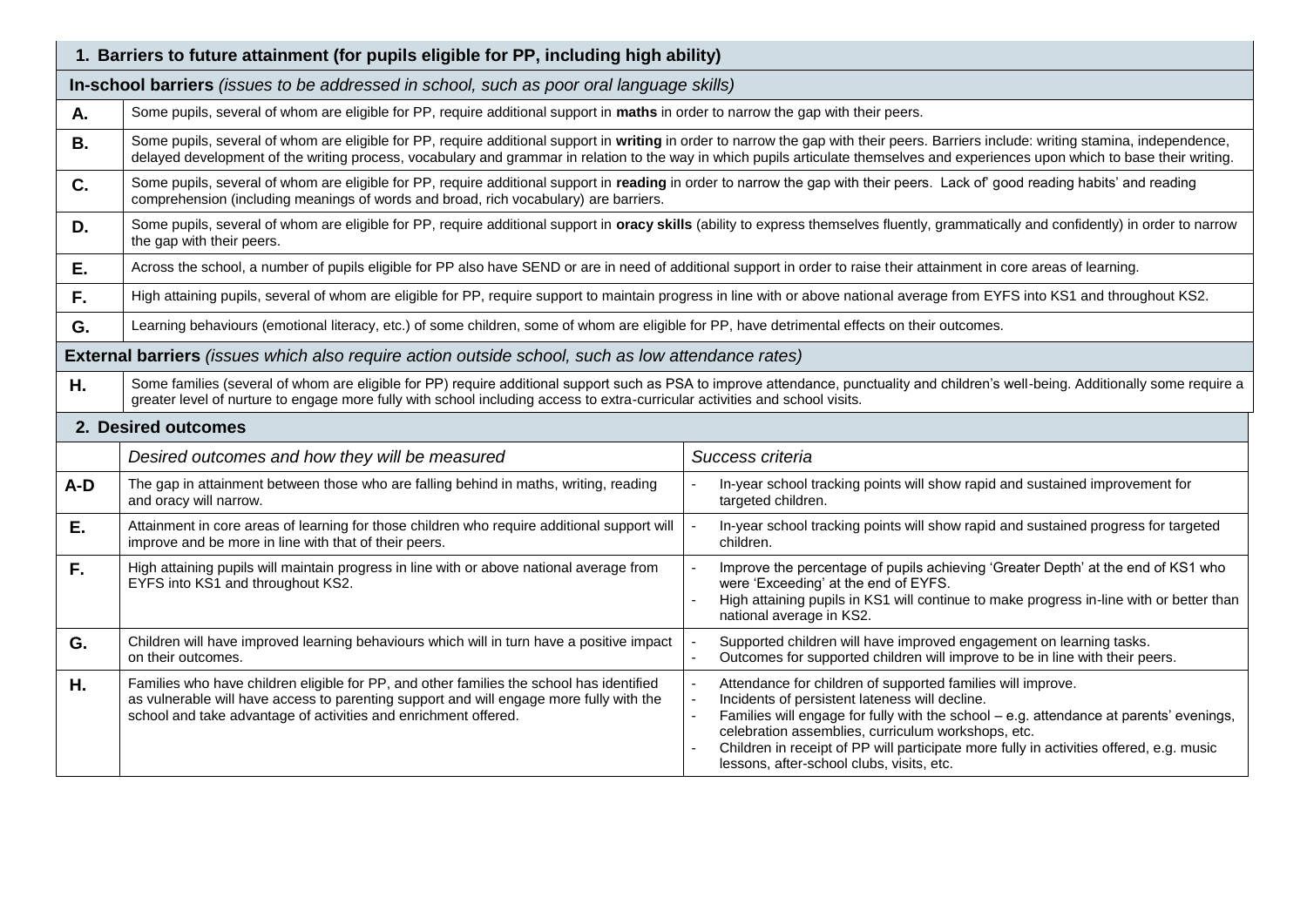|  |  |  | 3. Planned expenditure |
|--|--|--|------------------------|
|--|--|--|------------------------|

**Academic year 2018 - 19**

The three headings below enable schools to demonstrate how they are using the pupil premium to improve classroom pedagogy, provide targeted support and support whole school strategies.

|                                                                                                                                                                                                                                                            | i. Quality of teaching for all                                                                                                                                                                                                                                                            |                                                                                                                                                                                                                                                                                          |                                                                                                                                                                                                                   |                                  |                                                           |
|------------------------------------------------------------------------------------------------------------------------------------------------------------------------------------------------------------------------------------------------------------|-------------------------------------------------------------------------------------------------------------------------------------------------------------------------------------------------------------------------------------------------------------------------------------------|------------------------------------------------------------------------------------------------------------------------------------------------------------------------------------------------------------------------------------------------------------------------------------------|-------------------------------------------------------------------------------------------------------------------------------------------------------------------------------------------------------------------|----------------------------------|-----------------------------------------------------------|
| <b>Desired outcome</b>                                                                                                                                                                                                                                     | Chosen action /<br>approach                                                                                                                                                                                                                                                               | What is the evidence and rationale<br>for this choice?                                                                                                                                                                                                                                   | How will you ensure it is<br>implemented well?                                                                                                                                                                    | <b>Staff lead</b>                | When will you<br>review<br>implementation?                |
| A, B, C, D & F                                                                                                                                                                                                                                             | Maintain provision of<br>additional full-time class at<br><b>KS2.</b>                                                                                                                                                                                                                     | Tried and tested approach adopted in recent<br>years to improve opportunities, provide<br>effective AfL and accelerate progress.                                                                                                                                                         | Performance management, lesson<br>observations, data analyses.                                                                                                                                                    | $HT(SB)$ &<br>Governing<br>Body. | Spring Term 2019                                          |
| $A - H$<br>All staff will prioritise<br>support for vulnerable<br>learners.                                                                                                                                                                                | Clear identification of<br>pupils and their needs/next<br>steps                                                                                                                                                                                                                           | Approach developed as a whole staff and<br>supported by all. Based on internal and<br>external evidence, all stakeholders recognise<br>the impact of consistent high-quality on<br>attainment and progress for all pupils,<br>including vulnerable groups.                               | Regular monitoring - Pupil<br>Progress Meetings, book<br>scrutiny, learning walks, lesson<br>obs.<br>High profile pupils in daily<br>marking and subject<br>moderations.<br>Regular reporting to CSA<br>Governors | HT, SLT                          | Autumn Term 2018,<br>Spring & Summer<br><b>Terms 2019</b> |
| A. The gap in<br>attainment between<br>those who are falling<br>behind in maths.<br>will narrow.<br><b>F.</b> High attaining pupils<br>will maintain<br>progress in line with<br>or above national<br>average from EYFS<br>into KS1 and<br>throughout KS2. | Ensure all staff have an<br>understanding of concept<br>development in maths.<br>Introduction of termly<br>'Marvellous Mathematics'<br>activities.<br>KS1: daily mental<br>arithmetic sessions,<br>embedding of number<br>bonds to 10, explicit<br>teaching of calculation<br>strategies. | Successful previous agreement and<br>understanding of year group non-negotiables<br>in other subjects.<br>To raise profile of maths, change attitudes<br>and promote creative and fun element.<br>Subject leader analysis of data indicates<br>need to improve mental arithmetic in KS1. | Learning walks, work scrutiny,<br>maths moderation, data<br>analyses.                                                                                                                                             | Maths<br>subject<br>leader (CJ)  | Termly                                                    |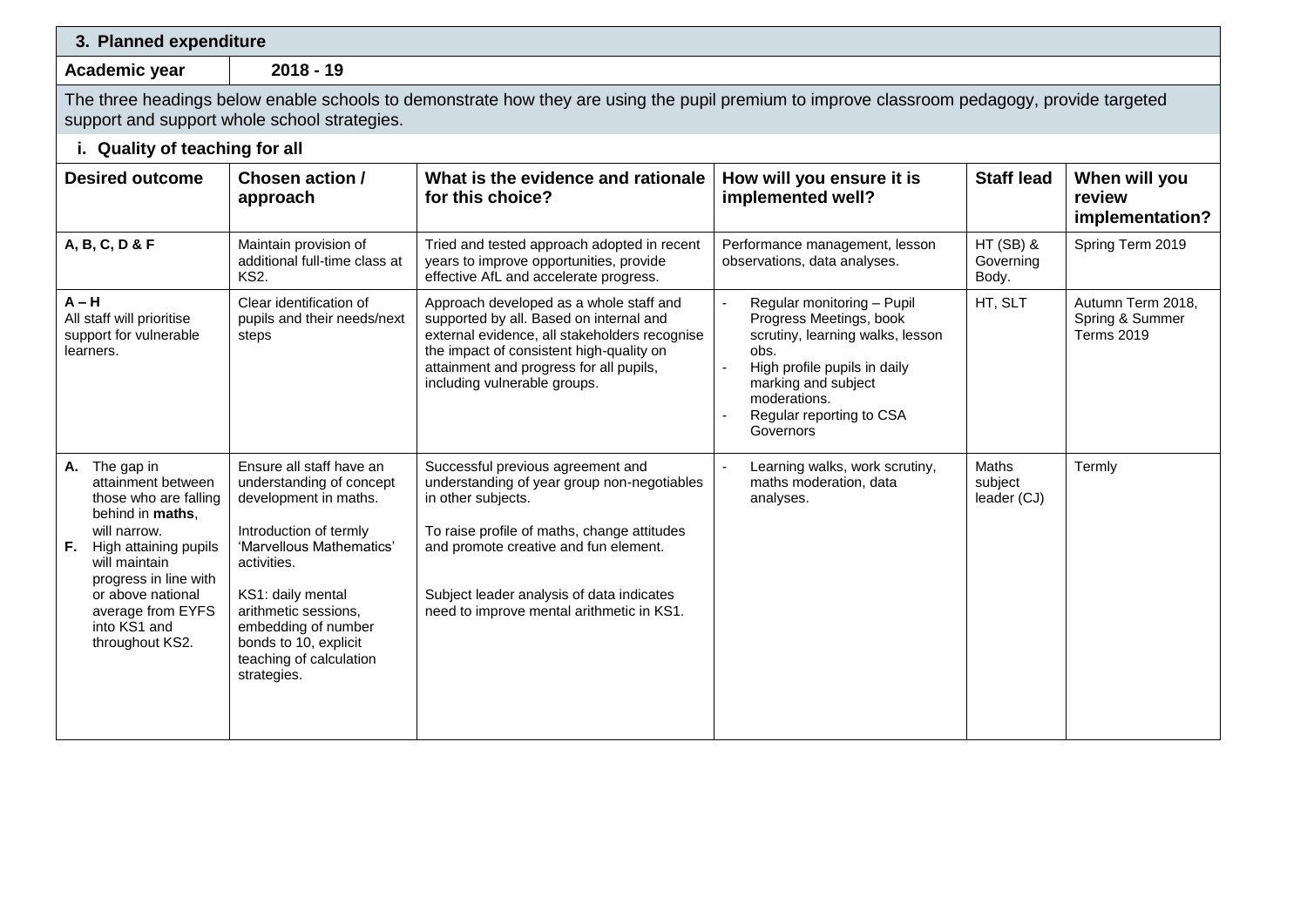|    |                                                                                                                                                                                                                                                   | Raise profile of times<br>tables through Multiplcation<br>Awards and use of Times<br><b>Tables Rock Stars.</b><br>Checking of leader board<br>and lunchtime TTRS Club.<br>Prioritise use of iPads for<br>Y3 and 4.<br>Introduce maths working<br>walls across $Y1 - 6$ .                                        | Subject leader analysis of data indicates<br>need to improve fluency of times tables in<br><b>KS2.</b><br>To promote the use of accurate<br>mathematical vocabulary and reinforce<br>concepts.                                                                             |                                                                                                                  |                                   |        |
|----|---------------------------------------------------------------------------------------------------------------------------------------------------------------------------------------------------------------------------------------------------|-----------------------------------------------------------------------------------------------------------------------------------------------------------------------------------------------------------------------------------------------------------------------------------------------------------------|----------------------------------------------------------------------------------------------------------------------------------------------------------------------------------------------------------------------------------------------------------------------------|------------------------------------------------------------------------------------------------------------------|-----------------------------------|--------|
| F. | B. The gap in<br>attainment between<br>those who are falling<br>behind in writing<br>will narrow.<br>High attaining pupils<br>will maintain<br>progress in line with<br>or above national<br>average from EYFS<br>into KS1 and<br>throughout KS2. | Embed teaching of spelling<br>throughout the school:<br>Setting of spelling<br>groups.<br>Resources, uniformity<br>of recording and<br>displays<br>GPS:<br>Standing agenda item<br>at staff meetings -<br>recap terminology<br>weekly<br>Embed year group<br>spelling lessons.<br>Embed P&G into T4W<br>process | Approach developed as a whole staff and<br>supported by all. Setting allows for greater<br>focus on smaller groups and their areas of<br>need.<br>Consistent approach to teaching of year<br>group spelling<br>Improve/maintain outcomes for GPS across<br>KS <sub>2</sub> | Learning walks, work scrutiny,<br>writing moderation in English and<br>across other subjects), data<br>analyses. | English<br>subject<br>leader (FW) | Termly |
|    |                                                                                                                                                                                                                                                   | Handwriting:<br>Embed Letter-join<br>scheme                                                                                                                                                                                                                                                                     | Improvements evidenced in pupils'<br>handwriting and presentation and<br>enthusiasm. Success of 'pen license'<br>incentive.                                                                                                                                                |                                                                                                                  |                                   |        |
|    |                                                                                                                                                                                                                                                   | Continue to embed T4W                                                                                                                                                                                                                                                                                           | Approach used successfully in all classes.                                                                                                                                                                                                                                 |                                                                                                                  |                                   |        |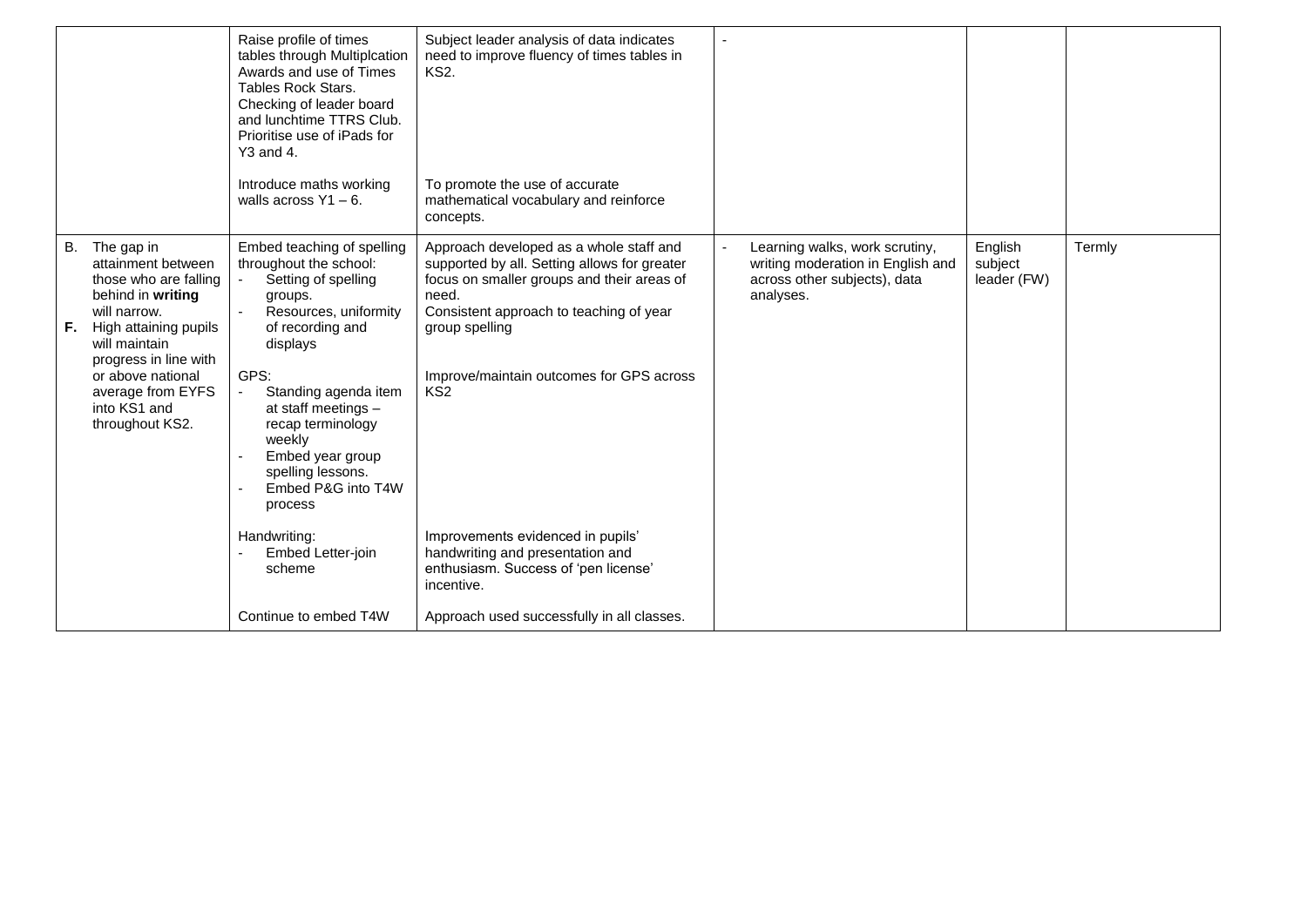| F. | C. The gap in<br>attainment between<br>those who are falling<br>behind in reading<br>will narrow.<br>High attaining pupils<br>will maintain<br>progress in line with<br>or above national<br>average from EYFS<br>into KS1 and<br>throughout KS2<br>D. The gap in | Trialling of Whole Class<br>Reading in Y6 and Y2 in<br>Autumn Terms and<br>dissemination to other year<br>groups in Spring and<br>Summer 2019.<br>Embed consistent use of<br>reading journals.<br>Improve 'Reading for<br>Pleasure' across the<br>school:<br>Whole school<br>'Reading for Pleasure'<br>$1.15 - 1.30$ pm<br>Fridays & reading<br>detectives.<br>Y6 Librarian roles and<br>termly reading<br>newsletter<br>Lunchtime Book Club,<br>high profile of World<br>Book Day, Book<br>Participation in MAT | Tried and tested approaches used in other<br>schools - proven to improve attainment and<br>progress.<br>New initiatives to raise profile of oracy | Learning walks, work scrutiny,<br>reading journal moderation, data<br>analyses, stakeholder feedback.<br>Learning walks, pupil voice,                                           | English<br>subject<br>leader (FW)<br>English            | Termly                                                          |  |
|----|-------------------------------------------------------------------------------------------------------------------------------------------------------------------------------------------------------------------------------------------------------------------|------------------------------------------------------------------------------------------------------------------------------------------------------------------------------------------------------------------------------------------------------------------------------------------------------------------------------------------------------------------------------------------------------------------------------------------------------------------------------------------------------------------|---------------------------------------------------------------------------------------------------------------------------------------------------|---------------------------------------------------------------------------------------------------------------------------------------------------------------------------------|---------------------------------------------------------|-----------------------------------------------------------------|--|
| F. | attainment between<br>those who are falling<br>behind in <b>oracy</b> will<br>narrow.<br>High attaining pupils<br>will maintain<br>progress in line with<br>or above national<br>average from EYFS<br>into KS1 and<br>throughout KS2                              | radio project.<br>Youth Speaks<br>competition with<br>Devizes Rotary Club<br>All pupils to take part<br>in National Poetry Day<br>Book Week to feature<br>debating.                                                                                                                                                                                                                                                                                                                                              |                                                                                                                                                   | stakeholder feedback.                                                                                                                                                           | subject<br>leader (FW)                                  |                                                                 |  |
|    | Refer to cost<br><b>Total budgeted cost</b><br>breakdown below                                                                                                                                                                                                    |                                                                                                                                                                                                                                                                                                                                                                                                                                                                                                                  |                                                                                                                                                   |                                                                                                                                                                                 |                                                         |                                                                 |  |
|    | ii. Targeted support                                                                                                                                                                                                                                              |                                                                                                                                                                                                                                                                                                                                                                                                                                                                                                                  |                                                                                                                                                   |                                                                                                                                                                                 |                                                         |                                                                 |  |
|    | <b>Desired outcome</b>                                                                                                                                                                                                                                            | <b>Chosen</b><br>action/approach                                                                                                                                                                                                                                                                                                                                                                                                                                                                                 | What is the evidence and rationale<br>for this choice?                                                                                            | How will you ensure it is<br>implemented well?                                                                                                                                  | <b>Staff lead</b>                                       | When will you<br>review<br>implementation?                      |  |
|    | A. The gap in<br>attainment between<br>those who are falling<br>behind in maths,<br>will narrow.                                                                                                                                                                  | Number of TA hours<br>allocated on a needs basis.                                                                                                                                                                                                                                                                                                                                                                                                                                                                | Use of TAs to add value to what teachers do<br>and to deliver high quality 1:1 and small<br>group support using structured interventions.         | Identification of pupils who are falling<br>behind or are at risk of falling behind.<br>Lesson observations.<br>Work scrutiny to identify transference<br>into 'everyday' work. | Maths<br>subject<br>leader (CJ)<br><b>SENCO</b><br>(MA) | Pupil Progress<br>Meetings:<br>Oct/Nov 2018<br>March/April 2019 |  |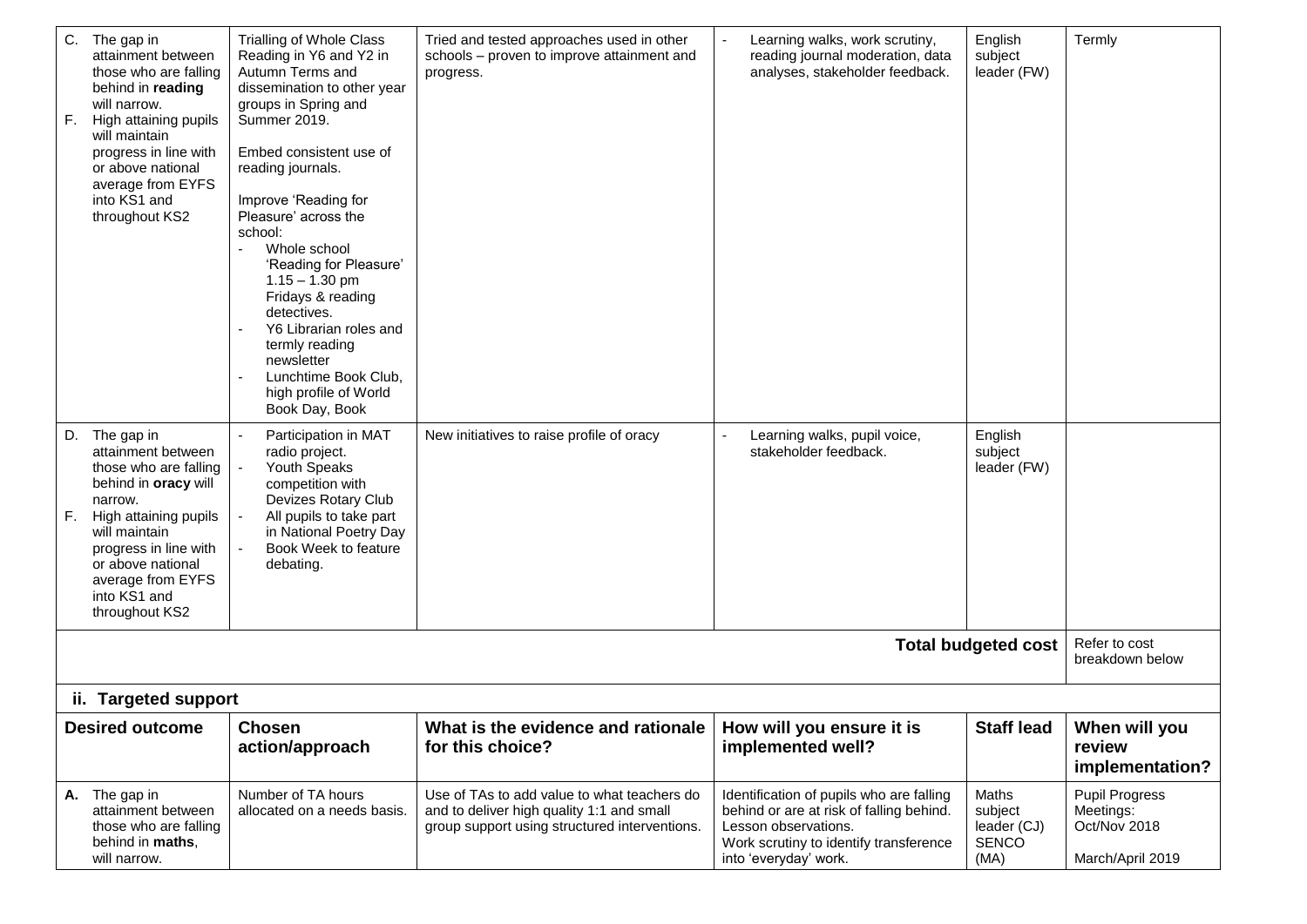|                       | <b>B.</b> The gap in<br>attainment between<br>those who are falling<br>behind in writing,<br>will narrow.                                                                                                                                                                               | Structured, timely 1:1 or<br>small group interventions.<br>Number of TA hours<br>allocated on a needs basis.                                                                                                                                                                                                                                                                                             | Use of TAs to add value to what teachers do<br>and to deliver high quality 1:1 and small<br>group support using structured interventions.                                                                                     | Progress will be monitored through<br>transference of skills and initial and<br>final assessments.                                                           | English<br>subject<br>leader (FW)<br><b>SENCO</b><br>(MA)                      | Termly                                     |
|-----------------------|-----------------------------------------------------------------------------------------------------------------------------------------------------------------------------------------------------------------------------------------------------------------------------------------|----------------------------------------------------------------------------------------------------------------------------------------------------------------------------------------------------------------------------------------------------------------------------------------------------------------------------------------------------------------------------------------------------------|-------------------------------------------------------------------------------------------------------------------------------------------------------------------------------------------------------------------------------|--------------------------------------------------------------------------------------------------------------------------------------------------------------|--------------------------------------------------------------------------------|--------------------------------------------|
|                       | C. The gap in<br>attainment between<br>those who are falling<br>behind in reading,<br>will narrow.                                                                                                                                                                                      | Structured, timely 1:1 or<br>small group interventions.<br>Number of TA hours<br>allocated on a needs basis.                                                                                                                                                                                                                                                                                             | Use of TAs to add value to what teachers do<br>and to deliver high quality 1:1 and small<br>group support using structured interventions.<br>Practise of reading for children who do not<br>read regularly outside of school. | Progress will be monitored through<br>transference of skills and initial and<br>final assessments.                                                           | English<br>subject<br>leader (FW)<br><b>SENCO</b><br>(MA)                      | Termly                                     |
| G.                    | Children will have<br>improved learning<br>behaviours which<br>will in turn have a<br>positive impact on<br>their outcomes.                                                                                                                                                             | ELSA sessions to improve<br>learning behaviours for<br>identified children.<br>Structured, timely 1:1 or<br>small group interventions.                                                                                                                                                                                                                                                                   | Record keeping indicates improved<br>outcomes for pupils who have been part of<br>ELSA interventions in previous years.                                                                                                       | Progress will be monitored through<br>transference of skills and initial and<br>final assessments.                                                           | <b>SENCO</b><br>(MA), DHT<br>(PW), HT<br>(SB)                                  | Termly                                     |
|                       |                                                                                                                                                                                                                                                                                         |                                                                                                                                                                                                                                                                                                                                                                                                          |                                                                                                                                                                                                                               |                                                                                                                                                              | <b>Total budgeted cost</b>                                                     | Refer to cost<br>breakdown below           |
| iii. Other approaches |                                                                                                                                                                                                                                                                                         |                                                                                                                                                                                                                                                                                                                                                                                                          |                                                                                                                                                                                                                               |                                                                                                                                                              |                                                                                |                                            |
|                       | <b>Desired outcome</b>                                                                                                                                                                                                                                                                  | <b>Chosen</b><br>action/approach                                                                                                                                                                                                                                                                                                                                                                         | What is the evidence and rationale<br>for this choice?                                                                                                                                                                        | How will you ensure it is<br>implemented well?                                                                                                               | <b>Staff lead</b>                                                              | When will you<br>review<br>implementation? |
|                       | H. Families who have<br>children eligible for<br>PP, and other<br>families the school<br>has identified as<br>vulnerable will have<br>access to parenting<br>support and will<br>engage more fully<br>with the school and<br>take advantage of<br>activities and<br>enrichment offered. | Parent Support Adviser<br>employed on a part-time<br>basis to support vulnerable<br>families.<br>Admin officer to challenge<br>absences/lateness ASAP<br>after register closes.<br>Informal coffee mornings,<br>parents' evenings,<br>curriculum workshops,<br>school attendance<br>meetings / surgeries with<br>EWO, ELSA trained staff,<br>signposting, etc.<br>Continuation of<br>'Attendance Awards' | Education Endowment Foundation '<br>parental involvement is consistently<br>associated with pupils' success at school'                                                                                                        | Attendance / lateness reviews.<br>Attendance registers for after school<br>clubs, parents' evenings, curriculum<br>workshops, etc.<br>Parent questionnaires. | <b>SENCO</b><br>(MA), HT<br>(SB), AO<br>(KH), Sports<br>subject<br>leader (FW) | Termly                                     |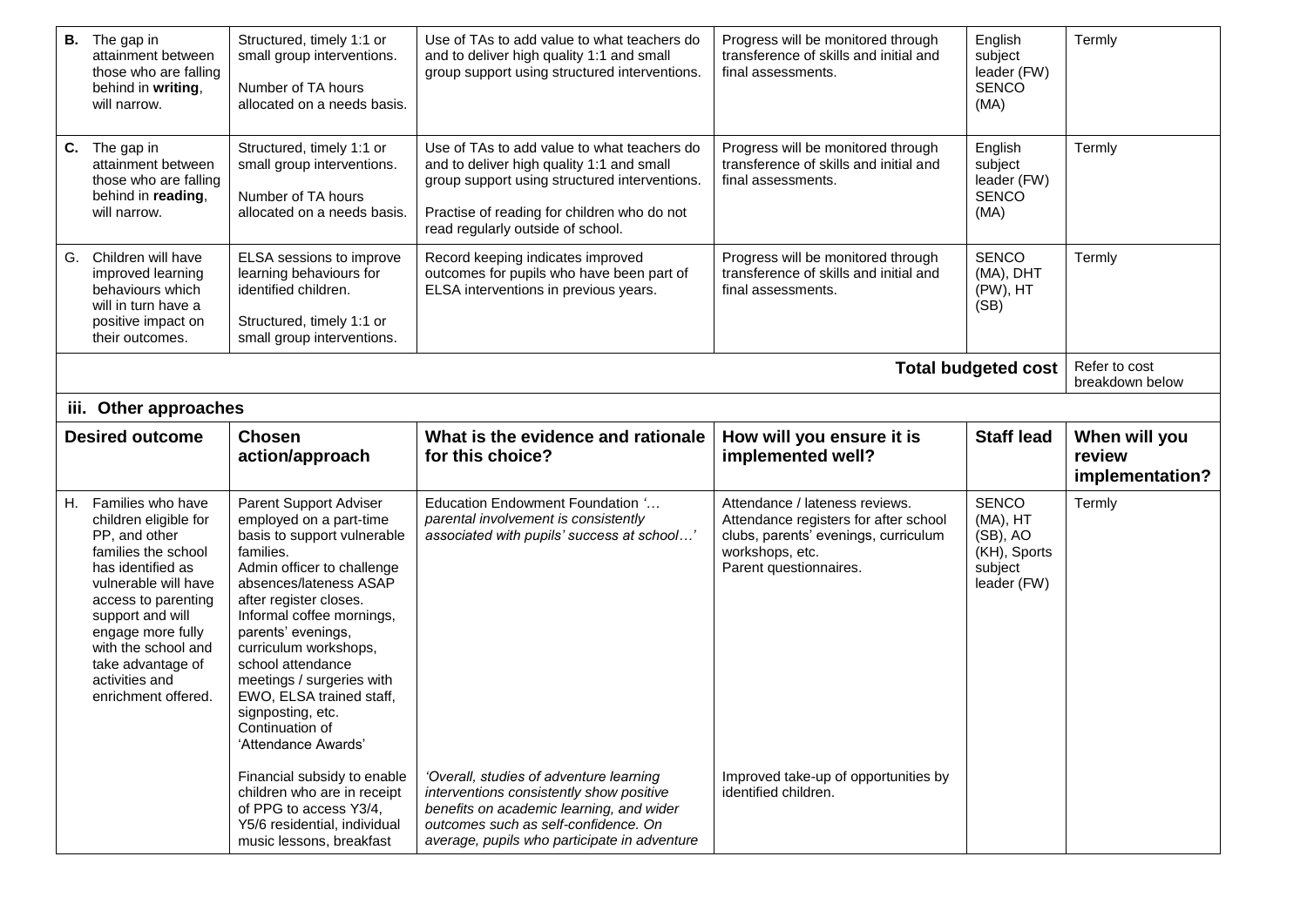| approx. three additional months progress.'<br>extra-curricular activities.                                                      |                            |                                  |  |
|---------------------------------------------------------------------------------------------------------------------------------|----------------------------|----------------------------------|--|
|                                                                                                                                 | <b>Total budgeted cost</b> | Refer to cost<br>breakdown below |  |
|                                                                                                                                 |                            |                                  |  |
| Detail of planned spending 2018/19                                                                                              | Cost                       |                                  |  |
| Teaching Assistant hours for interventions and additional support                                                               | £19 600                    |                                  |  |
| Parent Support Adviser (although position currently vacant)                                                                     | £1700                      |                                  |  |
| SENCO + cover for SENCO                                                                                                         | £10 000                    |                                  |  |
| Booster Classes (10 weeks) to support Y6 pupils in preparation for SATs + additional TA to support<br>in 12 weeks prior to SATs | £1 200                     |                                  |  |
| <b>Continuing Professional Development</b>                                                                                      | £500                       |                                  |  |
| <b>Engaging Families &amp; Extending Opportunities</b>                                                                          | £6 098                     |                                  |  |
| <b>SUB TOTAL</b>                                                                                                                | £39 098                    |                                  |  |
| Contribution towards 7th full time class at KS2                                                                                 | £6 082                     |                                  |  |
|                                                                                                                                 | £45 180                    |                                  |  |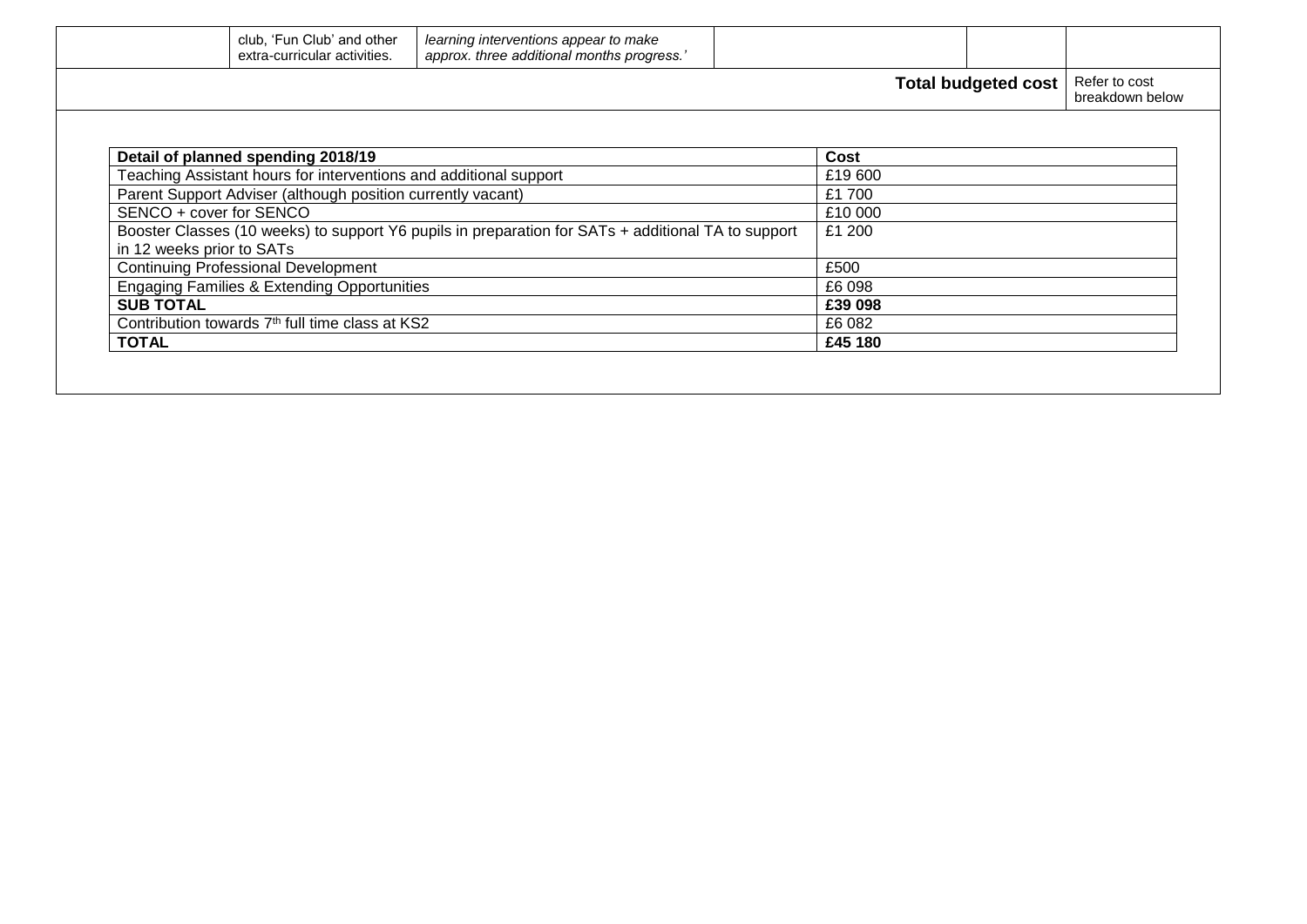| 4. Review of expenditure                                                 |                                                                                                                                                                                                                                                                                            |                                                                                                                                                                                                                    |                                                                                                                                                                                                                                                                                                                                                                                                                             |                                          |  |  |
|--------------------------------------------------------------------------|--------------------------------------------------------------------------------------------------------------------------------------------------------------------------------------------------------------------------------------------------------------------------------------------|--------------------------------------------------------------------------------------------------------------------------------------------------------------------------------------------------------------------|-----------------------------------------------------------------------------------------------------------------------------------------------------------------------------------------------------------------------------------------------------------------------------------------------------------------------------------------------------------------------------------------------------------------------------|------------------------------------------|--|--|
| <b>Previous Academic Year</b>                                            |                                                                                                                                                                                                                                                                                            | 2017-18                                                                                                                                                                                                            |                                                                                                                                                                                                                                                                                                                                                                                                                             |                                          |  |  |
| i. Quality of teaching for all                                           |                                                                                                                                                                                                                                                                                            |                                                                                                                                                                                                                    |                                                                                                                                                                                                                                                                                                                                                                                                                             |                                          |  |  |
| <b>Desired outcome</b>                                                   | <b>Chosen</b><br>action/approach                                                                                                                                                                                                                                                           | <b>Estimated impact:</b> Did you meet the<br>success criteria? Include impact on<br>pupils not eligible for PP, if appropriate.                                                                                    | <b>Lessons learned</b><br>(and whether you will continue with this approach)                                                                                                                                                                                                                                                                                                                                                | Cost                                     |  |  |
| Raising attainment and<br>reducing the gap and<br>accelerating progress. | Attendance at<br>Disadvantaged<br>Learners Network.<br>Attendance at termly<br>network meetings for<br>English and Maths<br>Subject Leaders and<br>dissemination back to<br>all teaching staff.<br>Subsequent English<br>and Maths action<br>plans developing<br>whole school<br>practise. | High: Termly Pupil Progress Meetings and pupil<br>data identify that pupils make good progress from<br>their starting points and enable necessary<br>interventions to be identified and quickly put into<br>place. | We will continue to develop and provide quality first teaching<br>for all through a variety of means including: recruitment of<br>high quality staff, ongoing attendance at and dissemination of<br>quality CPD, high quality subject leadership, action planning<br>based on effective school self-evaluation and the whole-<br>school belief in high quality education and learning<br>experiences for all of our pupils. | Refer to<br>breakdown of<br>costs below. |  |  |
|                                                                          | ii. Targeted support                                                                                                                                                                                                                                                                       |                                                                                                                                                                                                                    |                                                                                                                                                                                                                                                                                                                                                                                                                             |                                          |  |  |
| <b>Desired outcome</b>                                                   | <b>Chosen</b><br>action/approach                                                                                                                                                                                                                                                           | <b>Estimated impact:</b> Did you meet the<br>success criteria? Include impact on<br>pupils not eligible for PP, if appropriate.                                                                                    | <b>Lessons learned</b><br>(and whether you will continue with this approach)                                                                                                                                                                                                                                                                                                                                                | <b>Cost</b>                              |  |  |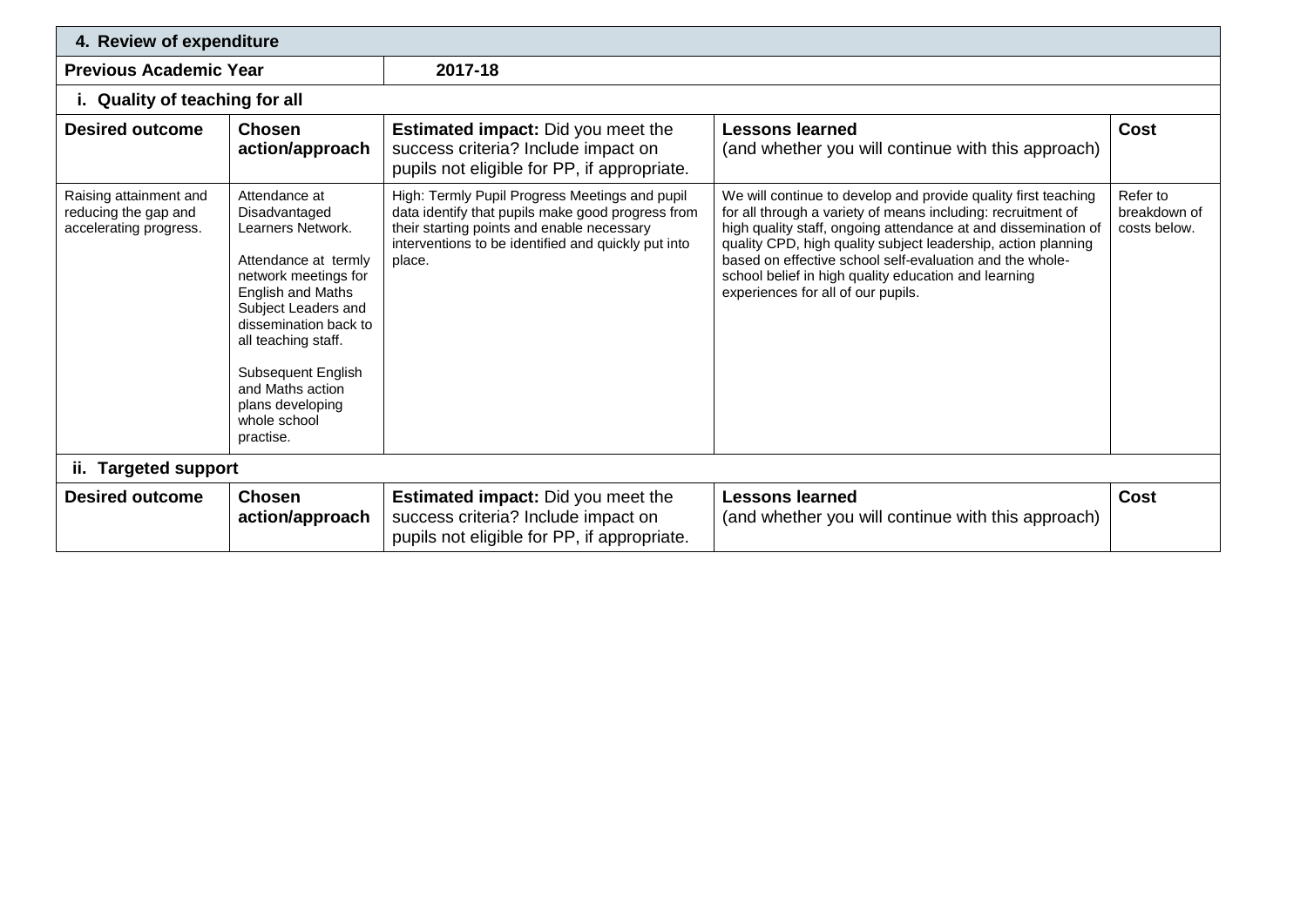| The gap in attainment<br>between those who are<br>falling behind in maths,<br>writing and reading will<br>be narrowed.                              | 1:1 or small group<br>tuition delivered by<br>qualified teacher<br>using a planned<br>programme.<br>Use of TAs to add<br>value to what<br>teachers do and<br>deliver high quality<br>1:1 and small group<br>support using<br>structured<br>interventions. | Mixed: promising approach but success<br>determined by quality of relationships. Pupils<br>preferred to work alongside the TA who works with<br>their class each morning and who afforded<br>continuity of concepts being learned and methods<br>and expectations.<br>High: observed increased progress amongst<br>participating children. | We will continue with targeted TA support and precision<br>learning - with focus directed by the class teachers and<br>based on their observations of the pupils.<br>We hope to return to seven full-time, single year group<br>classes next year and thus improve opportunities, AfL and<br>accelerate progress. | Refer to<br>breakdown of<br>costs below. |  |
|-----------------------------------------------------------------------------------------------------------------------------------------------------|-----------------------------------------------------------------------------------------------------------------------------------------------------------------------------------------------------------------------------------------------------------|--------------------------------------------------------------------------------------------------------------------------------------------------------------------------------------------------------------------------------------------------------------------------------------------------------------------------------------------|-------------------------------------------------------------------------------------------------------------------------------------------------------------------------------------------------------------------------------------------------------------------------------------------------------------------|------------------------------------------|--|
| Children will have<br>improved learning<br>behaviours which will in<br>turn have a positive<br>impact on their<br>outcomes.                         | <b>ELSA</b> sessions                                                                                                                                                                                                                                      | High: OfSTED September 2017 - very impressed<br>with the deep understanding of pupils,<br>identification of barriers and ways in which they<br>are addressed.                                                                                                                                                                              | Continue with the same format next year as a result of its<br>success.                                                                                                                                                                                                                                            |                                          |  |
| iii. Other approaches                                                                                                                               |                                                                                                                                                                                                                                                           |                                                                                                                                                                                                                                                                                                                                            |                                                                                                                                                                                                                                                                                                                   |                                          |  |
| <b>Desired outcome</b>                                                                                                                              | <b>Chosen</b><br>action/approach                                                                                                                                                                                                                          | <b>Estimated impact:</b> Did you meet the<br>success criteria? Include impact on<br>pupils not eligible for PP, if appropriate.                                                                                                                                                                                                            | <b>Lessons learned</b><br>(and whether you will continue with this approach)                                                                                                                                                                                                                                      | Cost                                     |  |
| Families who have<br>children eligible for PP,<br>and other families the<br>school has identified as<br>vulnerable will have<br>access to parenting | Use of Parent<br>Support Adviser.                                                                                                                                                                                                                         | High: Impact of engagement with families high.<br>Evidence anecdotal but engagement with families<br>good. Quality signposting to many services and<br>lots of support for families given. Reputation of<br>PSA and support given high amongst parent body.                                                                                | PSA will continue to be employed by the Pewsey Cluster and<br>Woodborough will continue to buy 2 hours / week of support<br>and services.                                                                                                                                                                         | Refer to<br>breakdown of<br>costs below. |  |
| support and will engage<br>more fully with the<br>school and take<br>advantage of activities                                                        | Raise profile of<br>attendance and<br>punctuality.                                                                                                                                                                                                        | High: Children report that they enjoy receiving the<br>class trophy each week. Parent report that many<br>children are keen to achieve 100% attendance.                                                                                                                                                                                    | Continue to keep profile of attendance high - through<br>newsletter, celebration at school meetings and certificates<br>and book token rewards                                                                                                                                                                    |                                          |  |
| and enrichment offered.                                                                                                                             | Extending<br>opportunities, e.g.<br>trips, residentials,<br>music lessons.                                                                                                                                                                                | High: Clubs and activities made accessible to all<br>although encouragement is needed for some<br>families. Residentials have had particular impact<br>for some pupils.                                                                                                                                                                    | Continue and extend where possible.                                                                                                                                                                                                                                                                               |                                          |  |